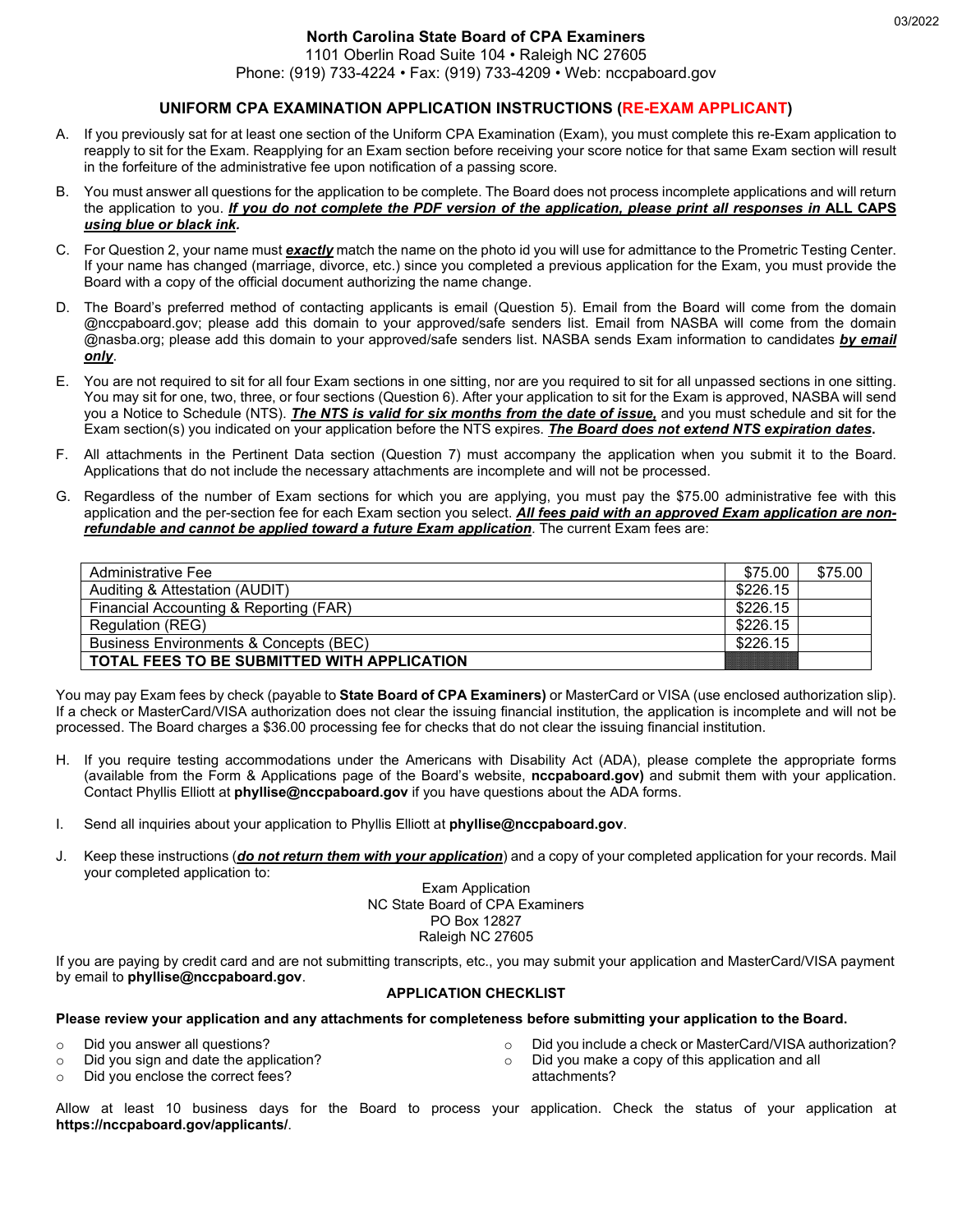#### **North Carolina State Board of CPA Examiners**

1101 Oberlin Road Suite 104 • Raleigh NC 27605

Phone: (919) 733-4224 • Fax: (919) 733-4209 • Web: nccpaboard.gov

## **RE-EXAM APPLICATION FOR UNIFORM CPA EXAMINATION**

| Middle<br>First<br><b>MOTHER'S MAIDEN NAME</b><br><b>HOME ADDRESS AND PHONE NUMBER</b><br>Street Address or PO Box | Last and Suffix  |  |
|--------------------------------------------------------------------------------------------------------------------|------------------|--|
|                                                                                                                    |                  |  |
|                                                                                                                    |                  |  |
|                                                                                                                    |                  |  |
|                                                                                                                    | Phone            |  |
|                                                                                                                    | Area Code        |  |
|                                                                                                                    |                  |  |
| State<br>Zip Code<br>City                                                                                          |                  |  |
| <b>Email Address</b>                                                                                               | Fax              |  |
|                                                                                                                    | Area Code        |  |
| <b>BUSINESS ADDRESS AND PHONE NUMBER</b>                                                                           |                  |  |
|                                                                                                                    | Phone            |  |
| Your Employer (Name of Firm/Company/Organization)                                                                  | Area Code        |  |
| Street Address or PO Box                                                                                           |                  |  |
|                                                                                                                    |                  |  |
| City<br>State<br>Zip Code                                                                                          | Fax<br>Area Code |  |
|                                                                                                                    |                  |  |
| Your Business Email Address                                                                                        |                  |  |
| PREFERRED METHOD OF CONTACT (CHECK ONE):                                                                           |                  |  |
| Home Email<br><b>Business Email</b>                                                                                |                  |  |
| <b>SELECT SECTION(S) TO BE TAKEN:</b>                                                                              |                  |  |
| Business Environment & Concepts (BEC)<br>Auditing & Attestation (AUD)                                              |                  |  |
| Financial Accounting & Reporting (FAR)<br>Regulation (REG)                                                         |                  |  |
| PERTINENT DATA                                                                                                     |                  |  |

### B. Since your last Exam application, have you had an application for a license denied or any license disciplined, suspended, or revoked by any state or federal agency? If yes, please attach detailed explanation/information. Y N

#### **8. POLICY ON CHEATING**

Any individual found to have engaged in conduct which subverts or attempts to subvert the Uniform CPA Examination process may, at the discretion of the North Carolina State Board of CPA Examiners, have their scores on the Examination withheld and/or declared invalid, be disqualified from holding the CPA certification, and may be subject to the imposition of other appropriate sanctions. Conduct which subverts or attempts to subvert the Uniform CPA Examination process includes, but is not limited to: (1) conduct which violates the standard of the test administration, such as communicating with any other examinee during the administration of the Uniform CPA Examination; copying answers from another examinee or permitting one's answers to be copied by another examinee during the administration of the Examination; having in one's possession, during the administration of the Examination, any books, notes, written or printed material, or data of any other kind, other than the distributed Examination materials; and failure to cooperate with testing officials, and (2) conduct which violates the credentialing process, such as falsifying or misrepresenting educational credentials or other information required for admission to the Examination; impersonating an examinee; or having an impersonator take the Examination on another's behalf.

#### **9. AFFIDAVIT OF APPLICANT**

I have read North Carolina General Statute (NCGS) 93 and Title 21 North Carolina Administrative Code, Subchapter 08F (21 NCAC 08F) and understand the State law and the rules of the Board applicable to the Uniform CPA Examination. Except as stated in a letter attached to this application, I meet all of the requirements to apply for this Examination. This completed application and all required attachments have been shown to and read by all persons attesting to my eligibility to take this Examination. I declare under the penalties of perjury that the information and statements made in this application are, to the best of my knowledge, true, correct, and complete. I understand that the contents of this application, including all attachments and any disciplinary action or Consent Order regarding me, may be subject to the North Carolina Public Records Act. By applying to sit for this Examination, I understand that I am waiving any claim of confidentiality or privacy regarding disclosure of such public records.

I understand that the Examination is the property of the North Carolina State Board of CPA Examiners and that I will not remove any Examination materials, notes, or any other unauthorized materials from the examination room. I agree to keep confidential and will not disclose in any manner whatsoever any information concerning the questions or content of the Uniform CPA Examination as a result of taking the Examination. I understand that failure to comply may result in invalidation of my grades, disqualification from future examinations, and possible civil and criminal penalties. Furthermore, I agree that in the event my Examination is lost, any claim I may have against the North Carolina State Board of CPA Examiners will be limited to the Examination fees paid by me. All fees and costs paid with an application for the Uniform CPA Examination are **non-refundable** and cannot be used toward a future Uniform CPA Examination application. I have read this application and understand it and the policies of the North Carolina State Board of CPA Examiners. I agree to comply with all written rules and instructions pertaining to the administration of the Uniform CPA Examination, including the policy on cheating, which is printed above. I release from liability all parties who respond to investigative inquiries from the Board. **By signing below, I authorize the Board to verify any of the representations and information set forth in this application by any means, including a criminal records check or other background checks.** 

| <b>Printed Name:</b> |                    |            |              |            | Signature: |          |      |             |
|----------------------|--------------------|------------|--------------|------------|------------|----------|------|-------------|
|                      | Date:              |            |              |            |            |          |      |             |
|                      |                    |            |              |            |            |          |      |             |
|                      |                    |            |              |            |            |          |      |             |
|                      | For Board Use: ADM | <b>BEC</b> | <b>AUDIT</b> | <b>REG</b> | <b>FAR</b> | DATA KEY | DEP. | <b>FILE</b> |